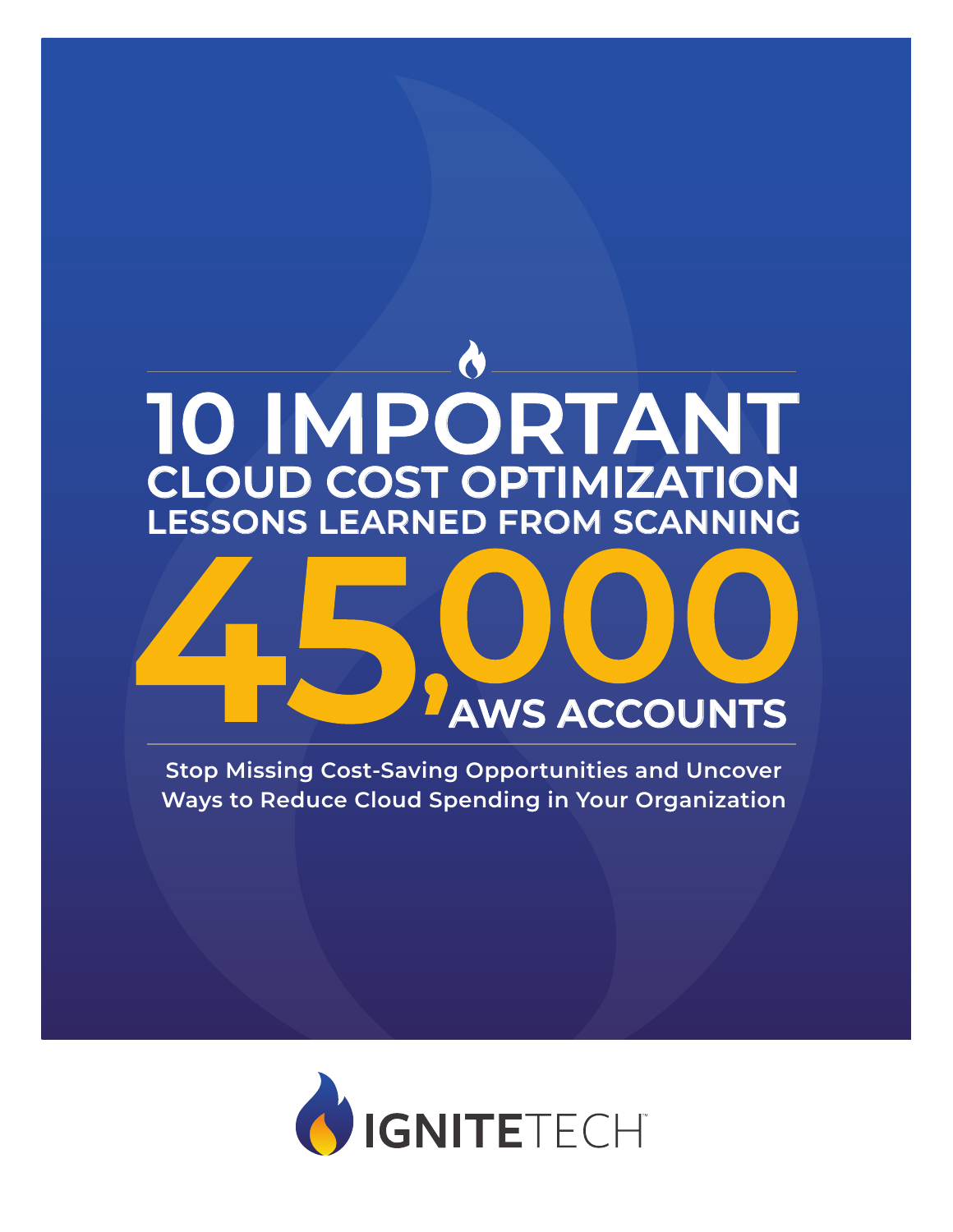Where there's a cloud, there's also a high chance of unexpected costs. Imagine how Adobe executives felt when their development team accidentally racked up a \$500,000 cloud computing bill in one day.

Public cloud vendors made it possible to provision resources in one click, making it all too easy for situations like this to happen. Now, cloud overspending happens in nearly every company. If left unchecked, ongoing cloud operating costs can offset the benefits of moving to the cloud.

This doesn't mean you have to accept this as a common occurrence and continue to lose money. There are steps you can take to battle cloud costs and identify cost optimization opportunities.

## **Understanding Cloud Cost Optimization Challenges**

According to Flexera's 2021 State of the Cloud Report, 30% to 35% of cloud resources go to waste, making this an issue you can't afford to ignore. Still, since every public cloud platform offers tools for cloud cost optimization, this amount of waste is surprising to many.

The truth is that as the corporate cloud infrastructure expands, the intricacies of containing cloud costs among provisioned instances, sandbox environments and storage systems become difficult to manage.



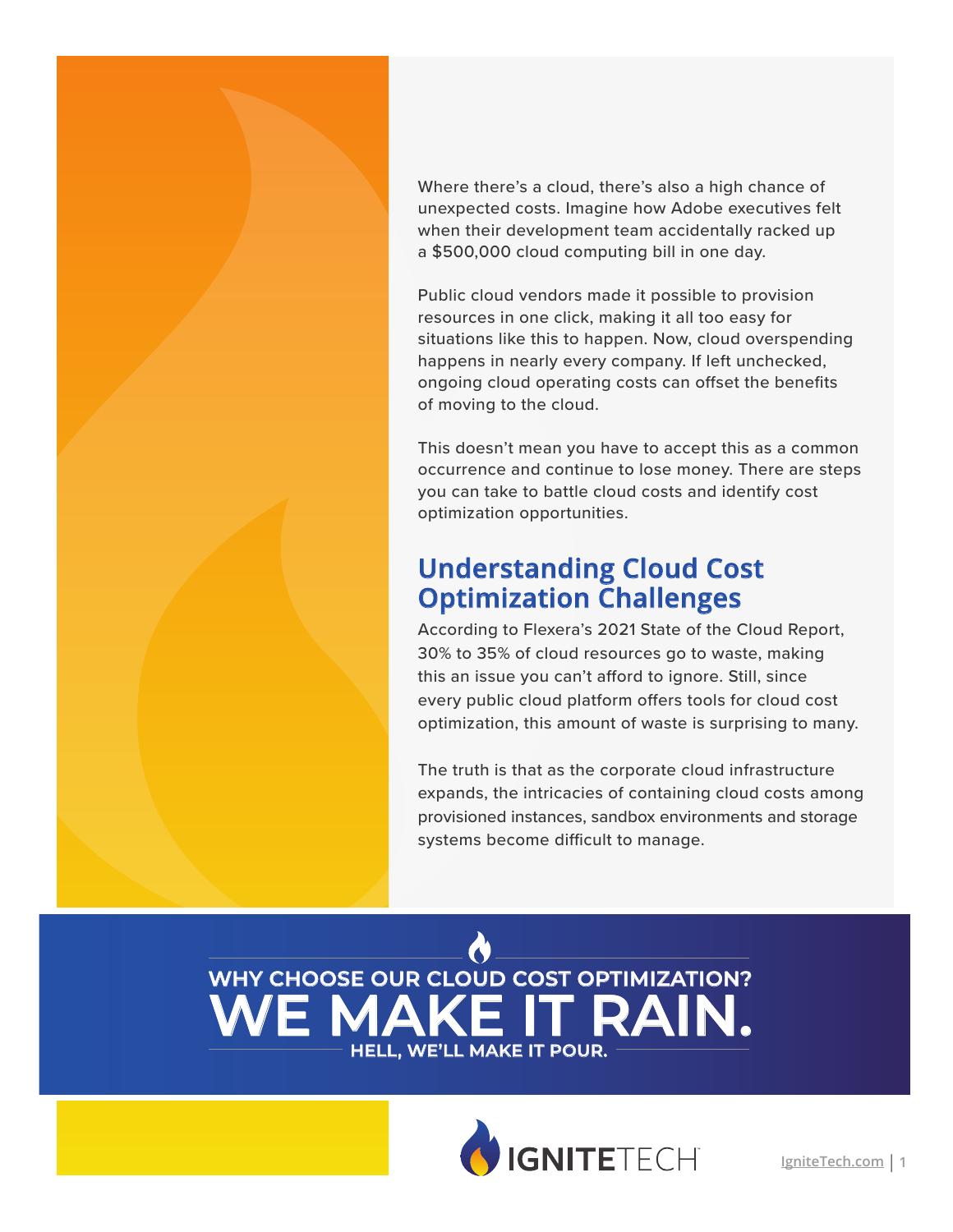Worse, after analyzing over 45,000 AWS accounts, we found that the biggest issue with cloud resource waste is that it's rarely a one-off event. It's a continuous issue, and cloud providers don't do much to help solve the problem.

Usage-based systems gloss over the real problem a lack of clarity into how those resources are actually consumed. The AWS, Azure and Google Cloud ecosystem of cloud services has also grown increasingly complex, to the point where even experienced cloud architects can't always select the optimal configurations.

You need to get proactive to recuperate those costs and reduce cloud waste in your organization. But how?

## **Organizational Spend on Public Cloud**

**Average % across all respondents**





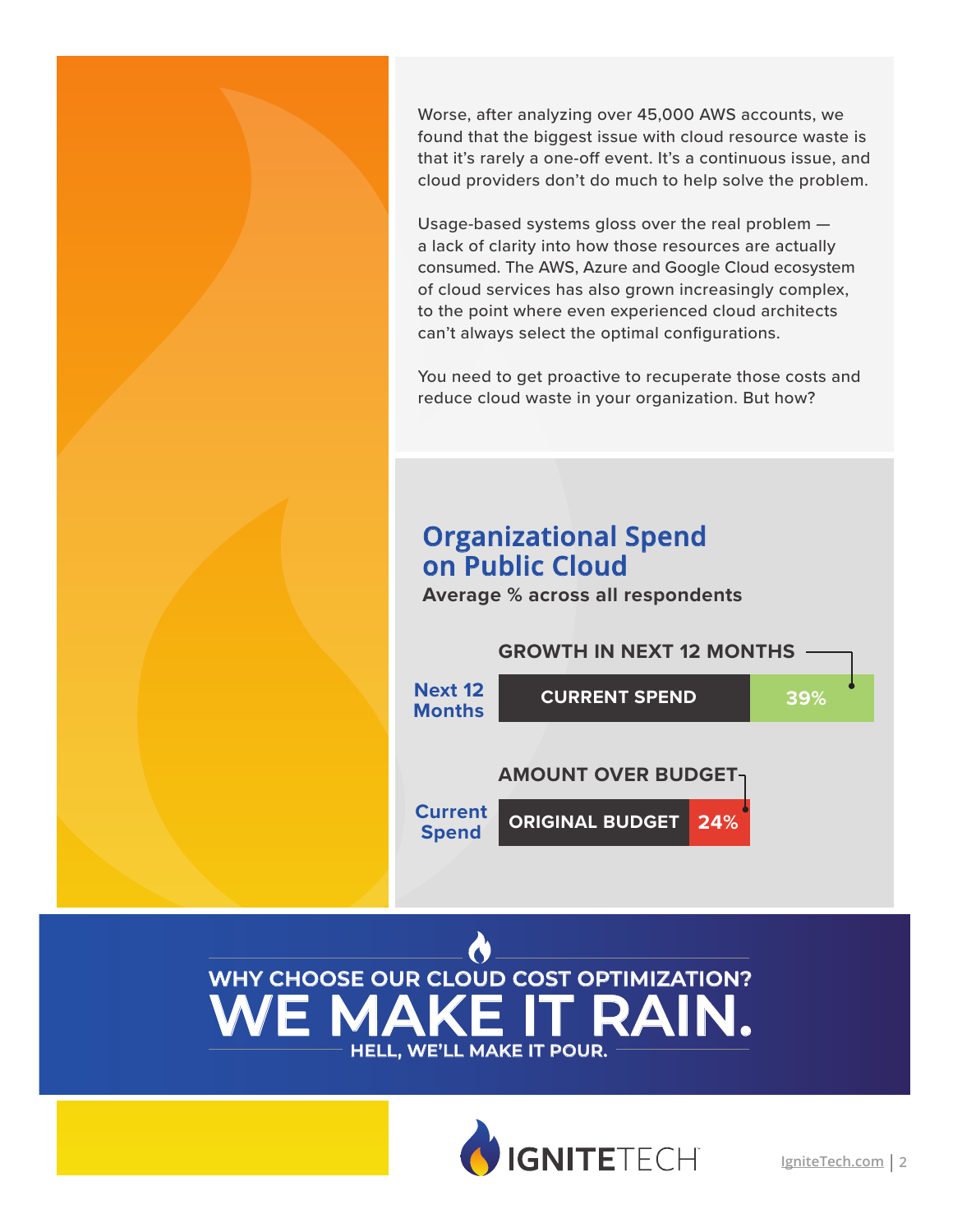## **How to Optimize Cloud Computing Costs on AWS**

**At one time, our AWS bill was inflated too.** Across 40,000+ AWS accounts, we were wasting thousands of dollars. We tried manual fixes and a bunch of cloud cost optimization tools. Most solutions point towards resource-hungry applications, but none of them showed us how to fix the underlying issues.

We could have turned to our 4,000 developers and asked them to look for fixes, but we knew that wouldn't be an efficient use of their time. That's when we decided to build our own cloud cost optimization solution.

Our solution is an automated AWS cost management tool that identifies and fixes unnecessary cloud spending. Installed in one click, it runs in the background without any disruptions and reclaims pointless infrastructure spending.

## **10 Lessons We Learned on Our Journey of Reducing Cloud Costs**

Our team learned a lot about reducing cloud costs throughout our tool's development process. Now, we can share these cloud savings tips with you. If you want to reduce cloud waste, **here are the steps you can take.**



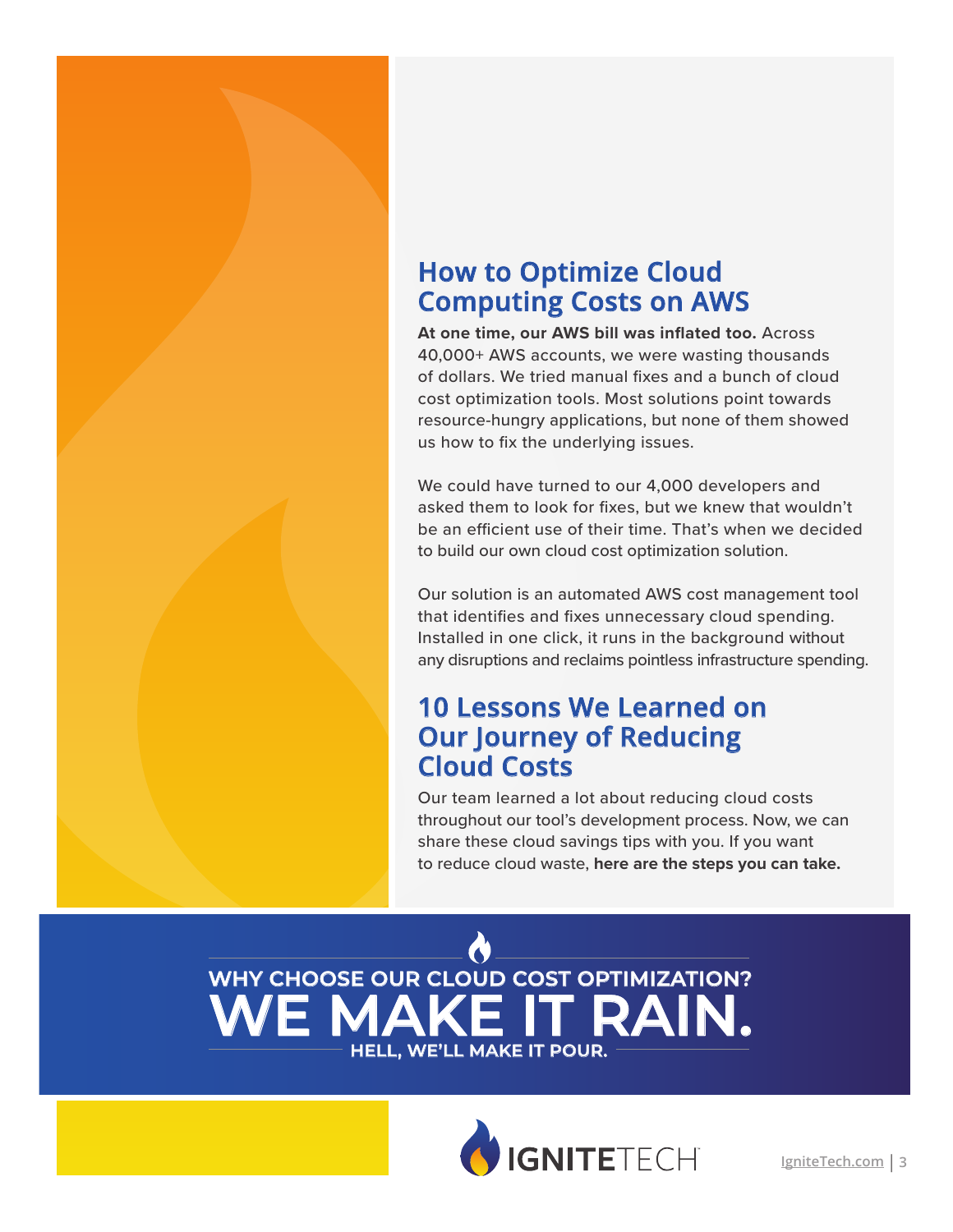#### **Get Engineers to Evaluate the Costs First 1**

You have two groups of people who'll influence the costs of cloud computing in your organization. The first group is made up of execs and finance folks who estimate the total cloud budget for the quarter or the year.

The second group is engineering teams. The architecture choices your developers make each day will determine the total cloud bill. No AWS cost management tool will help you unless you explain the importance of cloud financial management.

#### **Ideally, both of these groups should align on:**

- **•** Estimated cloud computing costs (and the reasoning behind some caps).
- **•** Resource tagging decisions which resources are for testing and which are for production.
- **•** Consistent costs spending on predictable, budgeted workloads and reserved instances.
- **•** Variable costs on-demand and spot instances, auto-scaling costs, serverless computing, etc.

When the two have a mutual understanding of what constitutes a reasonable cloud bill, they don't fight over subtle deviations but focus on optimizing the big picture of costs.



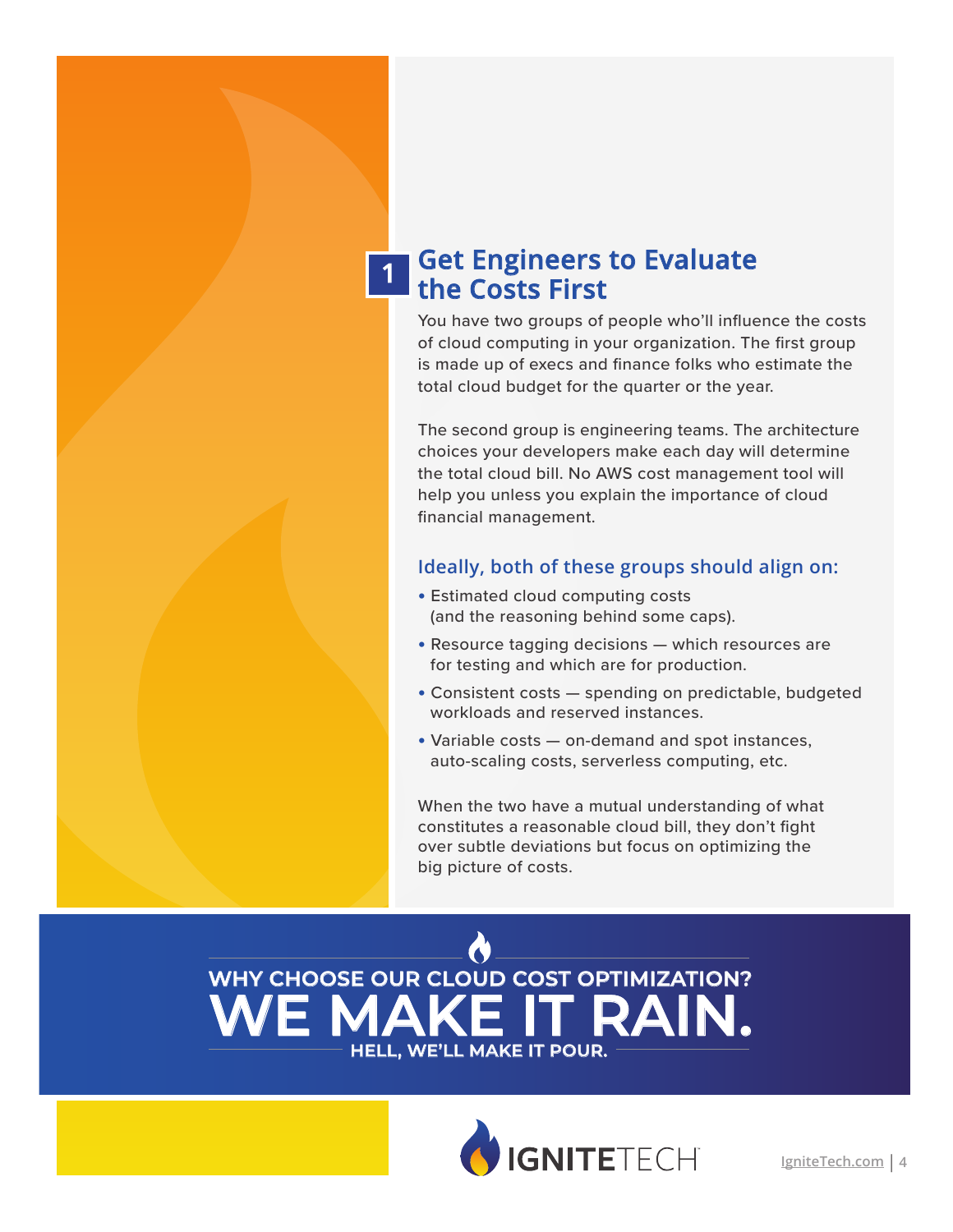#### **Do an Inventory of All Cloud Resources 2**

This is a basic but important step. You can't fix what you can't see. However, once you complete this inventory, you can set up automation for shutting down idle requirements when not in use as well as find and fix over-provisioned resources.

#### **These are some common types of overprovisioned AWS resources to hunt for:**

- **•** Underutilized clusters in Amazon Redshift
- **•** Idle instances in Amazon RDS
- **•** Idle cluster nodes in Amazon ElastiCache
- **•** Cases of suboptimal container resource usage
- **•** Any other "stray" instances or VMs

#### **Consider Migrating to AWS gp3 EBS Volumes 3**

Last year, Amazon launched gp3 volumes for Amazon EBS. The advantage of gp3 is that you can automatically increase IOPS and throughput without provisioning extra block storage capacity. Overall, gp3 can provide predictable 3,000 IOPS baseline performance and 125 MiB/s regardless of volume size, which makes it cost-effective for high-load applications.

We also found that it's worth migrating gp2 volumes with less than 3000 IOPS to gp3. By doing so, you can save around 20% yearly, as gp3 volumes cost \$0.08 / GB compared to \$0.10 / GB for gp2.

## **WE MAKE IT RAIN. WHY CHOOSE OUR CLOUD COST OPTIMIZATION? HELL, WE'LL MAKE IT POUR.**

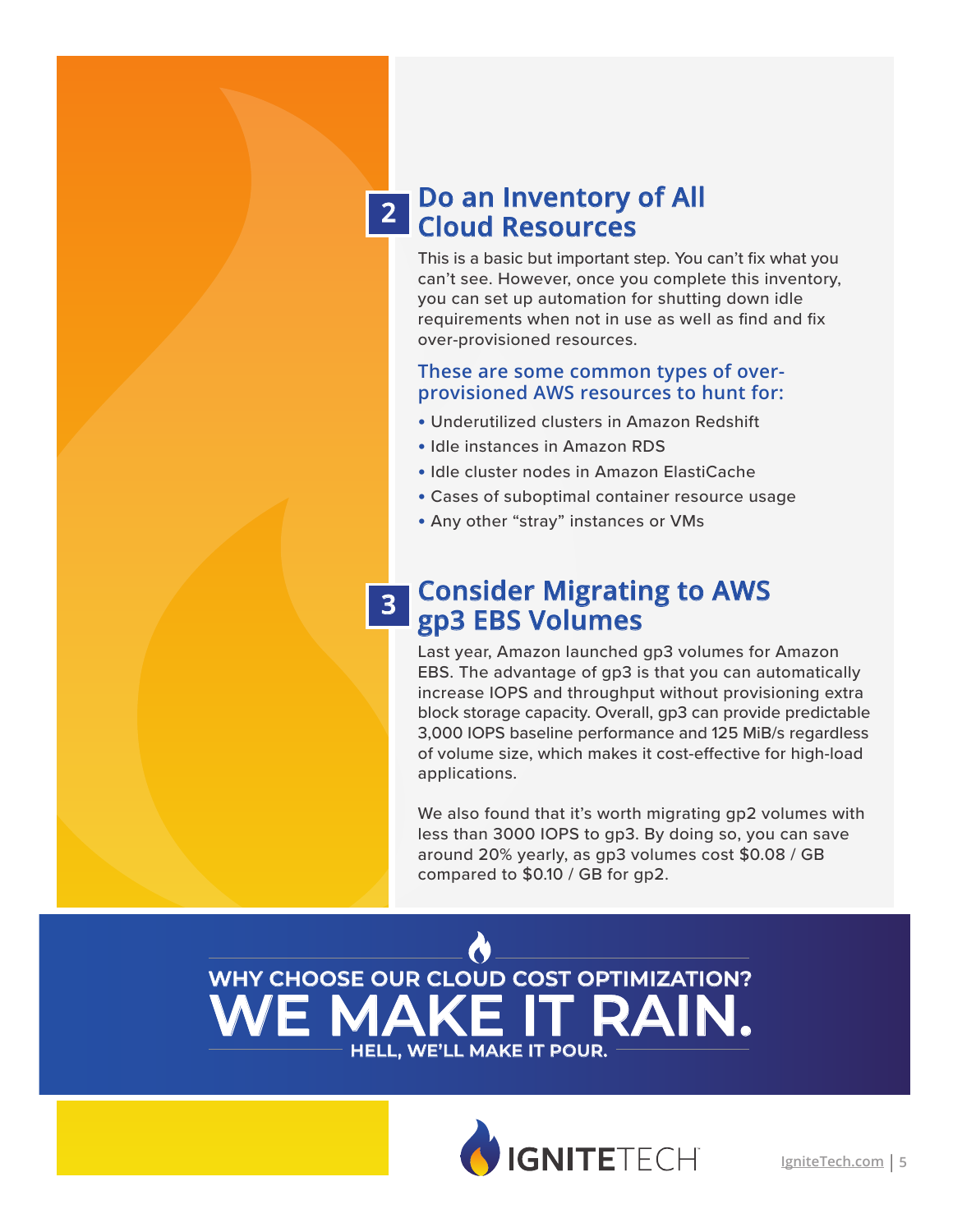## **Watch Out for AWS EBS Volumes Unattached to 4 EC2 Instances**

Did you know that you get billed for EBS volumes, even when your instances are stopped? Amazon charges for all EBS volumes attached to EC2 instances, whether they are in use or not. To avoid extra costs, ask your developers to delete volumes and snapshots they no longer need.

#### **Reduce Oversized Resources on EC2 Instances 5**

Right-sizing resources to instances may seem complicated, but here's the process we recommend. First, check the historical data on your instance usage. You can analyze CPU utilization and pick out a set of candidates for de-provisioning.

Then, reduce instance size progressively. For example, during week one, switch the instance from t3.xlarge to t3.large. Analyze resource consumption and performance. If all is good, go another notch lower during the second week.

If you do notice that a reduced instance demands extra capacity, don't rush to upscale it via the standard route. Instead, look at AWS Spot. This is an on-demand instance service upselling spare capacities at deep discounts. Spot instances are well-suited for fault-tolerant workloads such as containerized apps, CI/CD or big data analytics.

## **RAIN. WHY CHOOSE OUR CLOUD COST OPTIMIZATION? HELL, WE'LL MAKE IT POUR.**

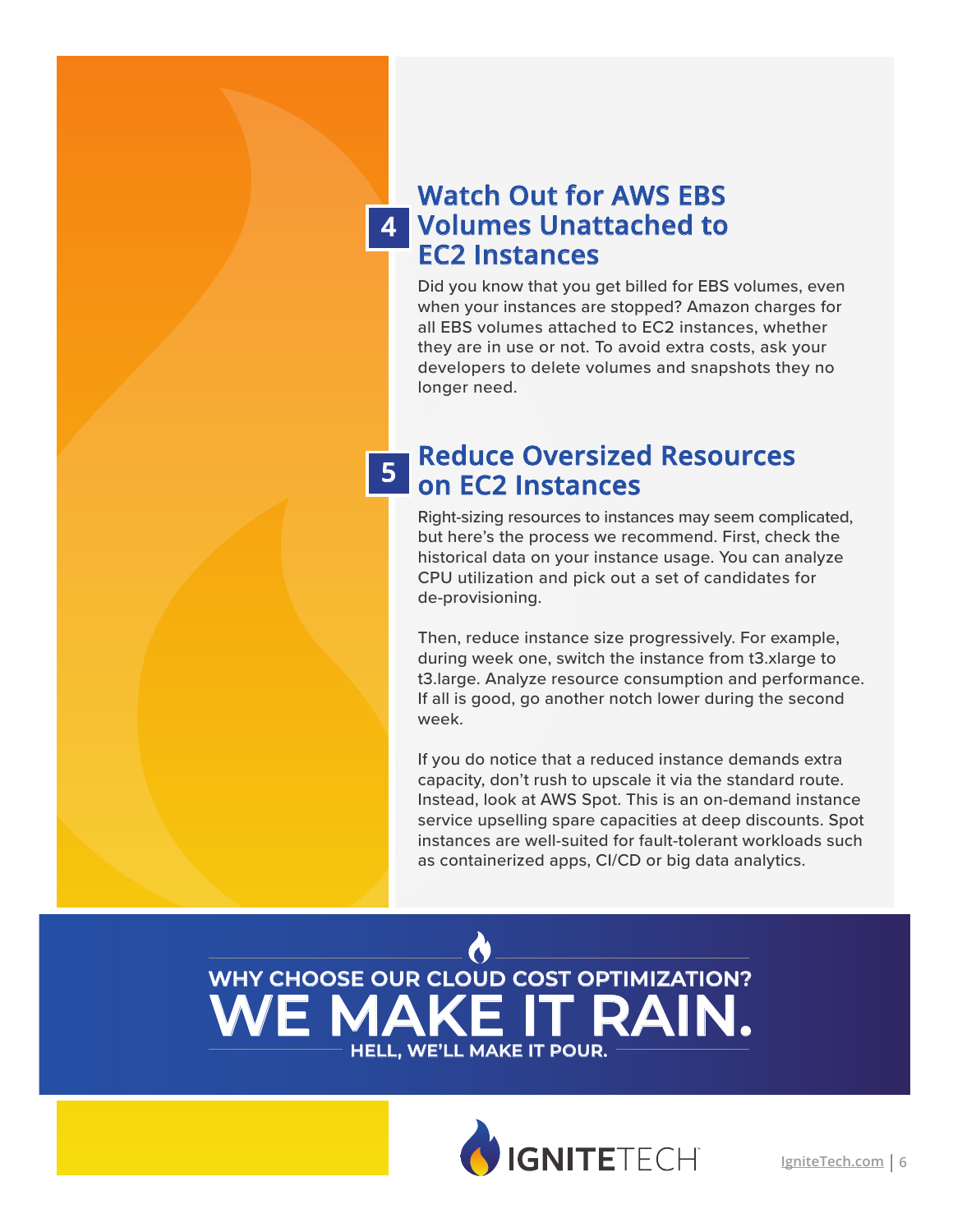#### **Try Amazon S3 Intelligent-Tiering if You Run a Data Lake 6**

Amazon S3 is a popular solution for hosting data lakes. But it's not the most affordable storage service, especially if you have a data science team that often pushes data into the lake and then forgets about it.

The Amazon S3 Intelligent-Tiering service scans your data objects and automatically moves infrequently used assets into a lower-cost storage tier. You can configure the tool to auto-move all objects that weren't accessed for 30 days to the S3 One Zone Infrequent Access tier.

### **<sup>7</sup> See if You Can Save With Amazon EFS One Zone**

Amazon Elastic File System (Amazon EFS) is a serverless, flexible file system for storing shared data across EC2 instances, ECS, EKS, AWS Lambda and AWS Fargate. Until March 2021, the service automatically determined where they'd store your data. Now, you can choose your zone for EFS storage and transfer all the data to it.

Amazon EFS One Zone storage works similarly to One Zone Infrequent Access storage classes in S3. To get a lower cloud storage bill, all you need to do is select a low-cost region, enable lifecycle management and transfer infrequently accessed data.



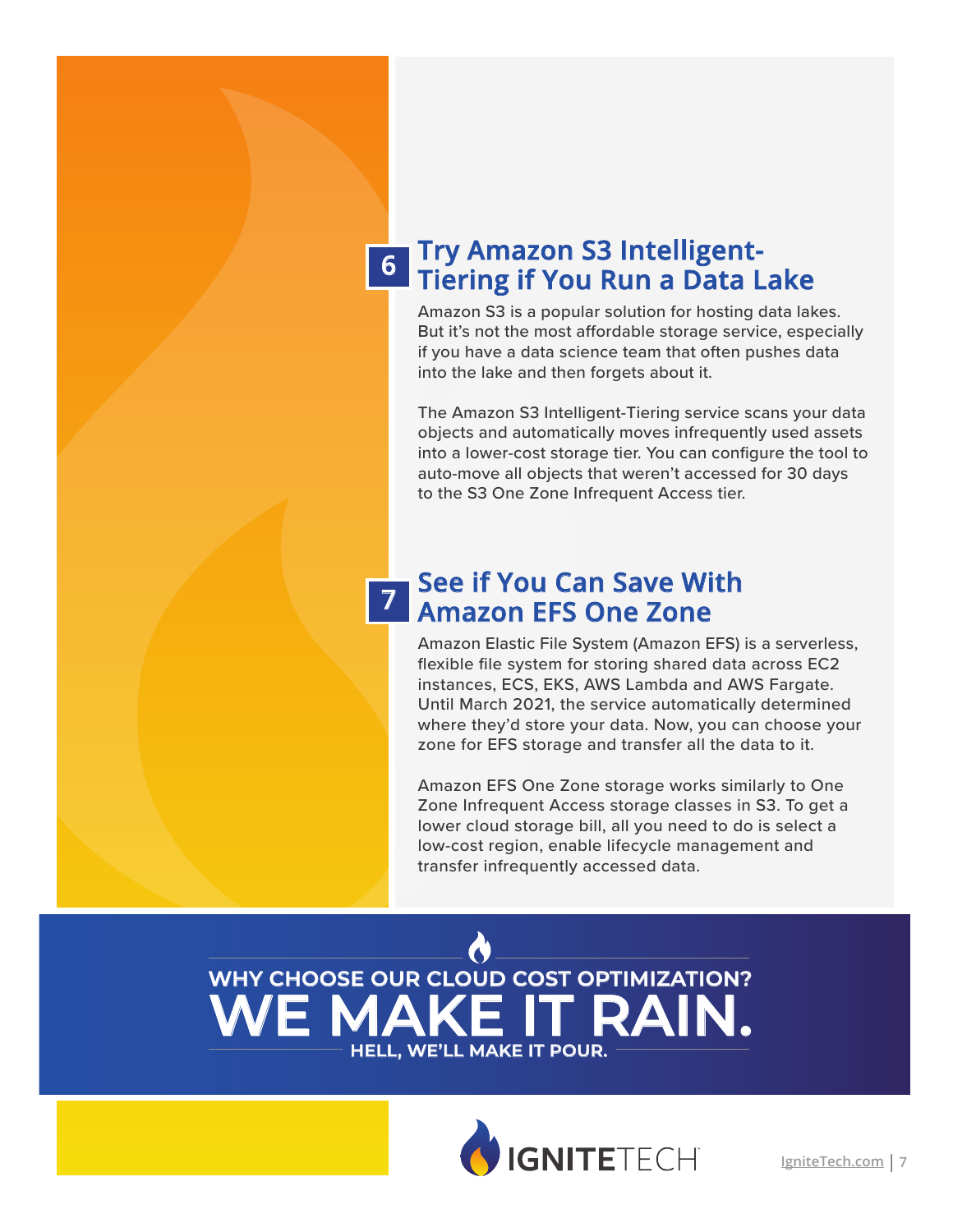### **8 S3 Infrequent Access and One Alternate Between Amazon Zone Infrequent Access**

Chances are that you have a ton of unused data, capable of tolerating lower availability. Those objects are strong contenders for getting moved to S3 Infrequent Access (IA) or One Zone IA. Both of these provide significantly cheaper storage.

#### **Here's a look at the availability tradeoffs:**

- **• Amazon S3 Standard.**  Availability: 99.99%. Annual downtime: 52m 36s
- **• S3 Infrequent Access.** Availability: 99.9%. Annual downtime: 8h 45m
- **• S3 One Zone Infrequent Access.**  Availability: 99.5%. Annual downtime: 1d, 19h 49m

The result of moving your data to One Zone IA is lower durability since all data will be stored in one region. In the event of a major regional failure, it may be unavailable. This option may not be suitable for storing critical data, like compliance records.

You should also consider data retrieval costs. The standard charge is \$0.01 per GB, on top of the standard Data Transfer fee in S3, plus a \$0.01 per 1,000 conversions charge from Standard S3 to Infrequent Access. Additionally, the minimum billable object size is 128KB. If you transfer smaller data objects, you still pay for 128KB of storage.

## **RAIN WHY CHOOSE OUR CLOUD COST OPTIMIZATION? HELL, WE'LL MAKE IT POUR.**

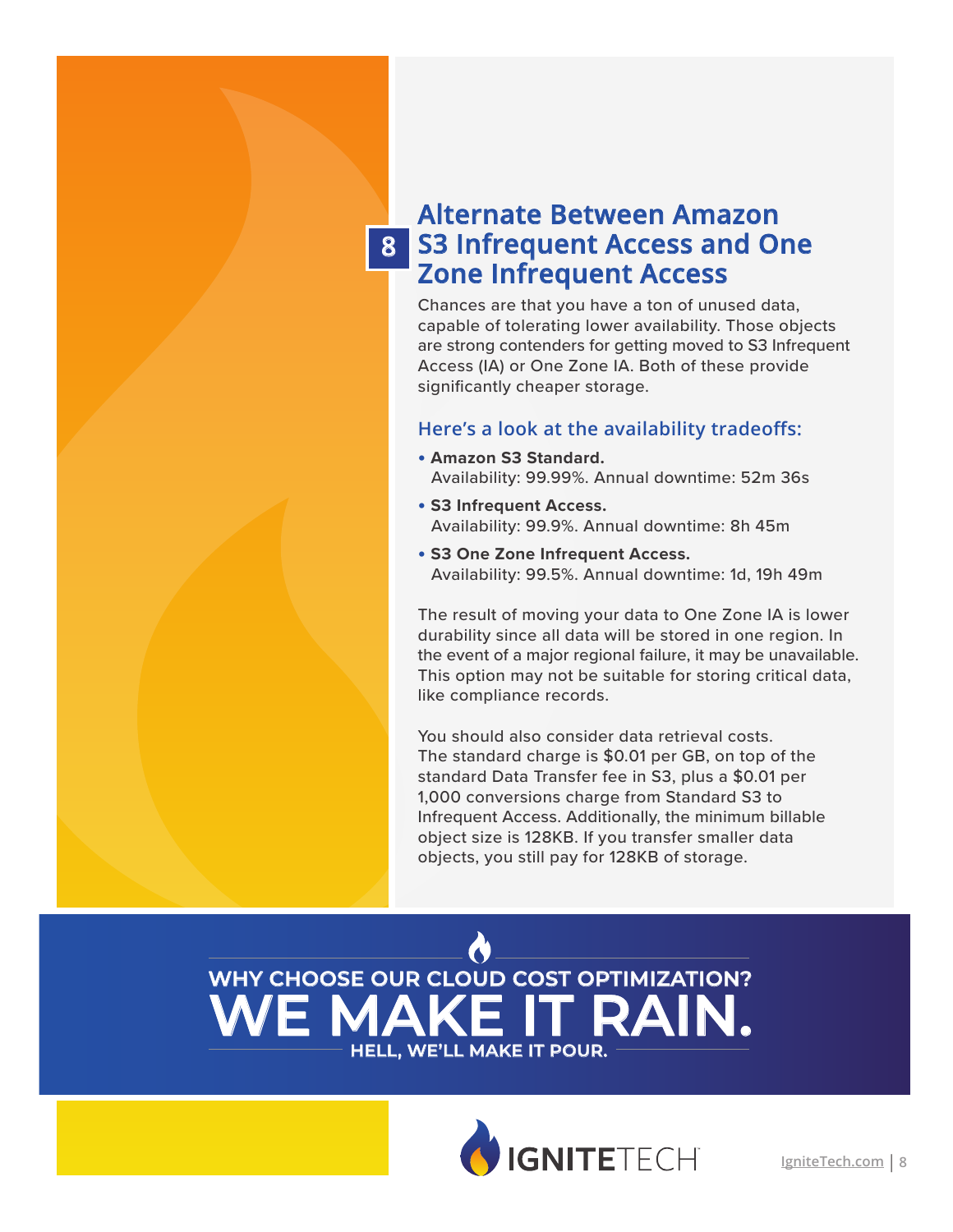#### **9 AWS**

- **•** AWS Reserved Instances - **52%**
- **•** AWS EDP (Enterprise Discount) - **44%**
- **•** AWS Savings Plan - **44%**
- **•** AWS Spot Instances - **37%**
- **•** Ad hoc negotiated discounts - **26%**

#### **AZURE**

- **•** Enterprise Agreement - **49%**
- **•** Azure Reserved Instances - **46%**
- **•** Azure Hybrid Benefit - **37%**
- **•** Azure Low Priority VMs - **28%**

#### **GOOGLE**

- **•** Committed use discounts - **61%**
- **•** Ad hoc negotiated discounts - **48%**

## **Look for Discounts**

AWS offers different opportunities to save money. One way is to choose between Standard and Convertible reserved instances. There are a couple of things that you should know to make the best choices for your organization.

Standard instances are more affordable, but they cannot be converted to another instance type. However, you can sell them on AWS Marketplace. Convertible instances can't be resold but they can be upgraded to a more expensive instance type. Do this with caution, because you can't downgrade a convertible instance.

#### **You can also save by looking for AWS credits. Here are several ways to get them:**

- **•** Check if you qualify for AWS Activate
- **•** Attend AWS webinars and events
- **•** Apply for the AWS Imagine Grant Program
- **•** Publish an Alexa skill and receive \$100/mo. while it's active
- **•** Sign up for the Ship program from Product Hunt for \$5,000 in credit
- **•** Look for other AWS partners

### **Discount Types Used, by Cloud Provider**

Source: Flexera 2021 State of the Cloud Report



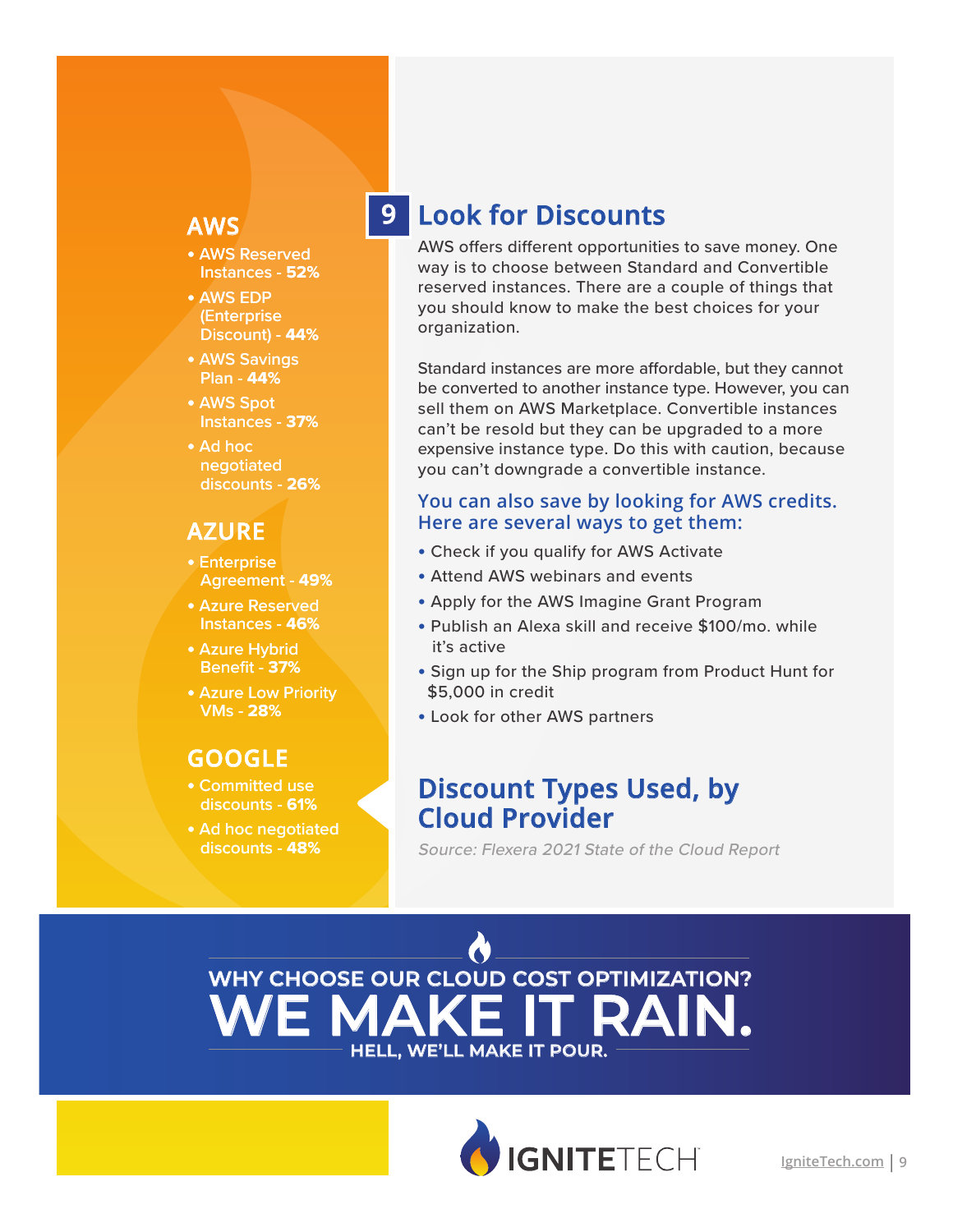#### **Do Regular Housekeeping of AWS RDS 10**

Database storage optimization often gets overlooked, but this is a mistake. There are things you can do to cut AWS RDS costs. RDS offers both a dedicated database server option, as well as a traffic-based "serverless" database option. The choice you make directly impacts costs.

The dedicated database server option allows you to spin up as many database instances as you need for your workload. It supports MySQL, PostgresSQL, MariaDB and Amazon Aurora, as well as Oracle and SQL Server if you bring your own license. RDS instance prices differ based on size, speed, optimization and region.

You can also purchase reserved instances. This comes with larger upfront costs and an obligation to keep the instance from one to three years but provides significant cost savings over that period of time.

The "serverless" database option is Aurora Serverless, which is a usage-based offering of the AWS Aurora engine. It bills based on Aurora Capacity Units (ACUs), which are consumed whenever you interact with the database. As with most serverless offerings, there can be enormous cost savings when the database doesn't have to deal with heavy workloads. However, costs can get out of hand if you need high availability, so choose wisely.

## **WE MAKE IT RAIN. WHY CHOOSE OUR CLOUD COST OPTIMIZATION? HELL, WE'LL MAKE IT POUR.**